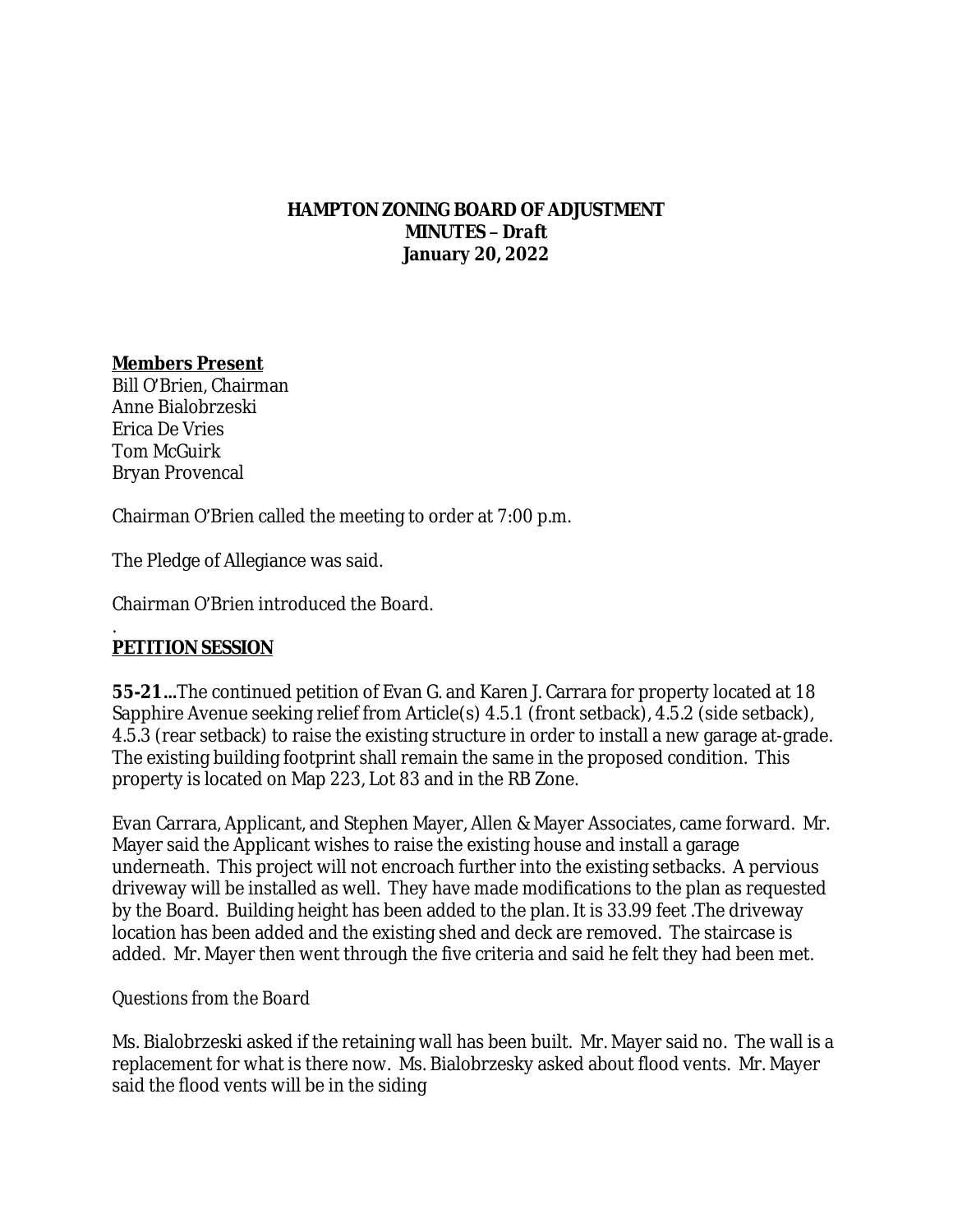Ms. Bialobrzeski said she had contacted Jennifer Gilbert about flood elevations. Ms. Gilbert said the stillwater elevation level for Newcastle to Seabrook is 8.36. But for insurance and construction the number is 9.

# *Comments from the Audience*

There were no comments from the Audience.

### *Back to the Board*

Chairman O'Brien asked about the neighbor who was at the last meeting. Mr. Carrara said nothing will be put on her property.

**Moved** by Mr. Provencal, seconded by Ms. De Vries, to grant Petition 55-21.

Chairman O'Brien asked the Board if they felt the five criteria had been met. All members agreed that they had.

**Vote:** 5 yes, 0 no. Motion passed unanimously.

**61-21…**The continued petition of Tricia Wheeler for property located at 2 Downer Drive seeking relief from Article(s) 4.2, Footnote 22 for frontage relief to subdivide and create a new lot. This property is located on Map 96, Lot 2/D and in the RA Zone.

Tricia Wheeler, Applicant, came forward. She said they are on a corner lot and are looking into making this their retirement home. They want to subdivide the property to create two lots. Ms. Wheeler went through the five criteria and said she felt they had been met.

### *Questions from the Board*

Ms. Bialobrzeski asked if there was an existing easement now. Ms. Wheeler said not yet. Ms. Bialobrzeski then asked if the Applicant has obtained a permit to tie into the sewer. Ms. Wheeler said they had not yet obtained this.

### *Comments from the Audience*

Chuck Rage said he is a direct abutter. He said he feels this will be an asset to the neighborhood.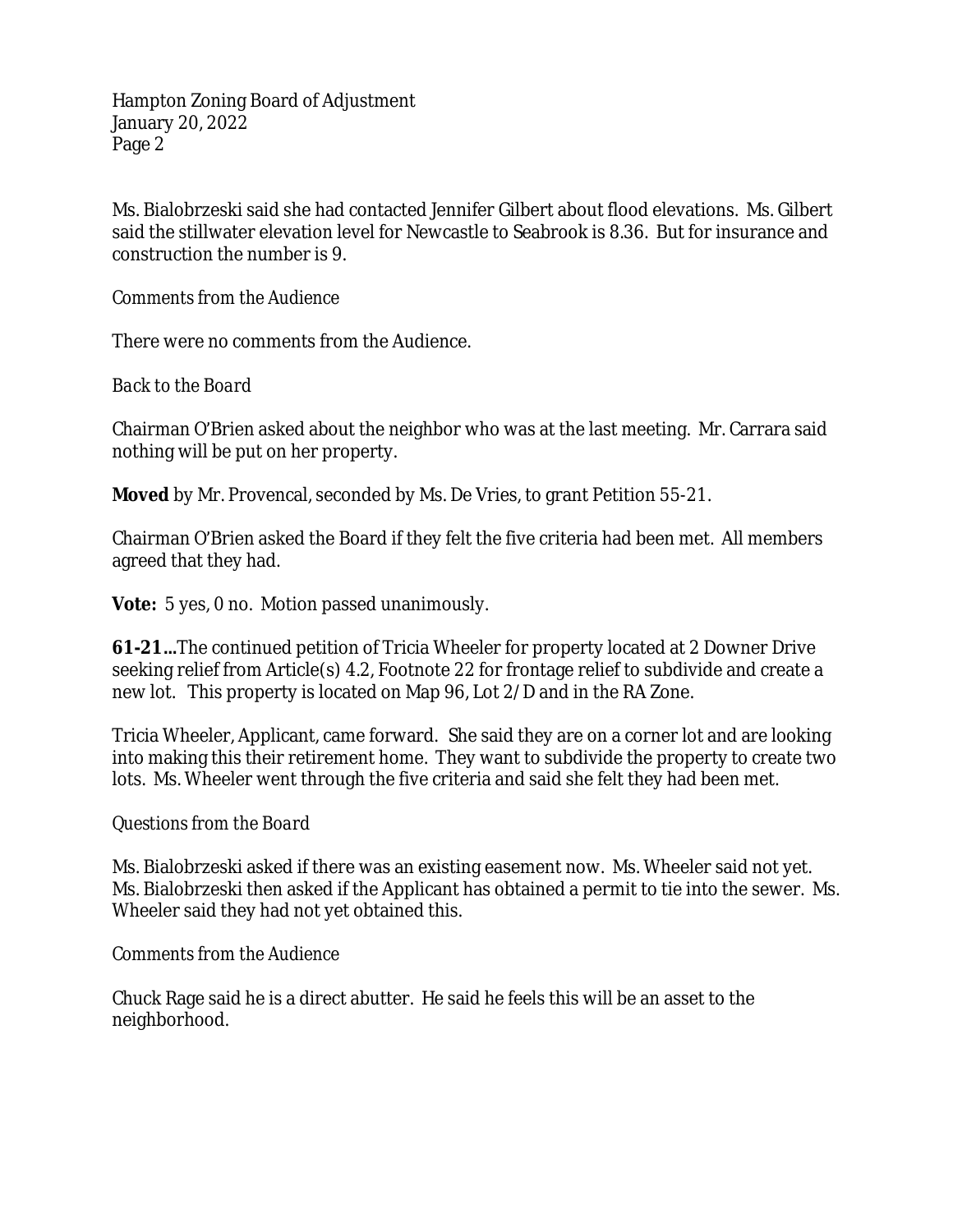# *Back to the Board*

Ms. Bialobrzeski said she was uncomfortable. If they were tied to the sewer it would be different. She said she also feels this would alter the look of the neighborhood.

Mr. Provencal said he would like a stipulation that both houses must be on the Town sewer.

Chairman O'Brien said he had no problem with this, but would want the sewer connected before anything else is done.

**Moved** by Mr. Provencal, seconded by Ms. De Vries, to grant Petition 61-21 with the stipulation that both lots must be on Town sewer before anything else is done.

Chairman O'Brien asked the Board if they felt the five criteria had been met. All members said that they had with the exception of Ms. Bialobrzeski.

**Vote:** 4 yes, 1 no (Bialobrzeski). Motion passed.

**01-22…**The petition of Katherine Sutton for property located at 10 Trafford Road seeking relief from Article(s) 4.5.2 for a 12' x 16'gambrel style shed to be placed on level crushed stone. Build and installation by Reeds Ferry Sheds. This property is located on Map 193, Lot 58 and in the RA Zone.

Chairman O'Brien said he has no problem with this petition. They are asking for a variance, but the work has already been done.. This could be treated as an Equitable Waiver, but paperwork has already been done for a variance.

Katherine Sutton and Mr. Matthew \_\_\_\_\_\_\_\_\_\_\_\_\_\_ came forward. Mr. \_\_\_\_\_\_\_\_\_\_\_\_ said they had received a building permit in July. He then went through the five criteria and said he felt they had been met.

### *Questions from the Board*

There was discussion regarding various types of misinformation.

# *Comments from the Audience*

Henry Boyd, Millenium Engineering, said in the Applicant's defense he has had several people call him and say they do not have to have a survey.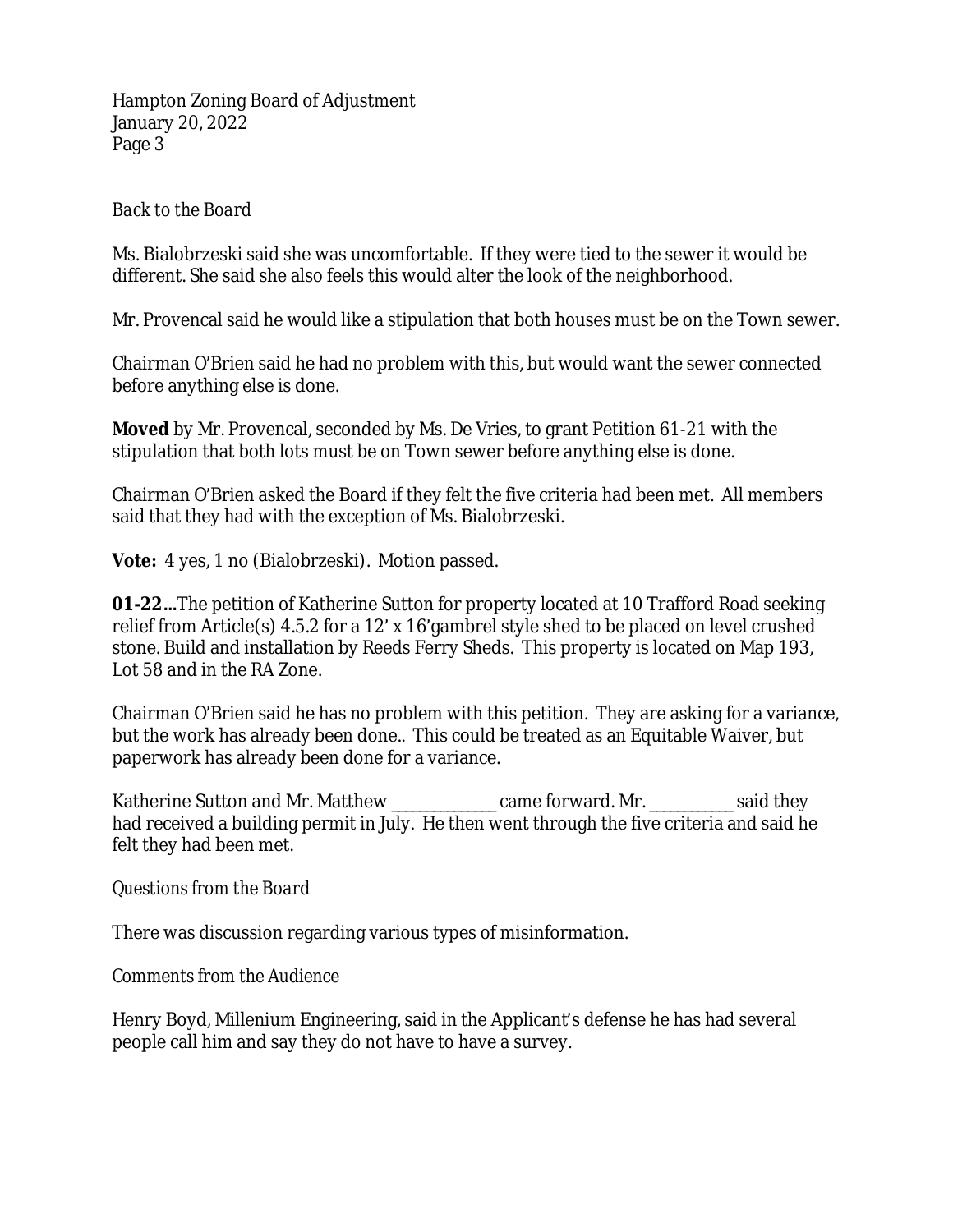# *Back to the Board*

Ms. De Vries said she would feel differently if the neighbors were objecting. Mr. Provencal said there is no harm being done to anyone. He is okay with this.

**Moved** by Mr. McGuirk, seconded by Ms. De Vries, to grant Petition 01-22.

Chairman O'Brien asked the Board if they felt the five criteria had been met. All members said that they had with the exception of Ms. Bialobrzeski.

**Vote:** 4 yes, 1 no (Bialobrzeski). Motion passed.

**02-22…**The petition of Chris & Elaine Clarke for property located at 14 Kings Highway seeking relief from Article(s) I, 1.3 expansion; Article IV,4.5.1 front yard setback; Article IV,4.5.2 side yard setback for renovation and expansion of existing single-family home. This property is located on Map 223, Lot 160 and in the RB Zone.

Henry Boyd, Millenium Engineering, gave an overview of the project. The threshold for sealed surface will be met. This is fully flood compliant. Mr. Boyd said the existing house does not have a proper overhanging roof. This will cause the expansion, and is the roof only and house will stay the same.

Attorney Phoenix went through the five criteria and said he felt they had been met.

*Questions from the Board*

There were no questions from the Board.

*Comments from the Audience*

Gary Minks, 709 Ocean Blvd., said he is definitely in favor of the project.

Kathy Watson, 12 Kings Highway, also expressed support.

Dean Grimaldi, 16 Kings Highway, said he supports the project. It will improve the neighborhood and meets the five criteria.

*Back to the Board*

Ms. De Vries said she felt this was a very strong application.

There was discussion about frontage. Mr. Provencal said the frontage here is 29 feet.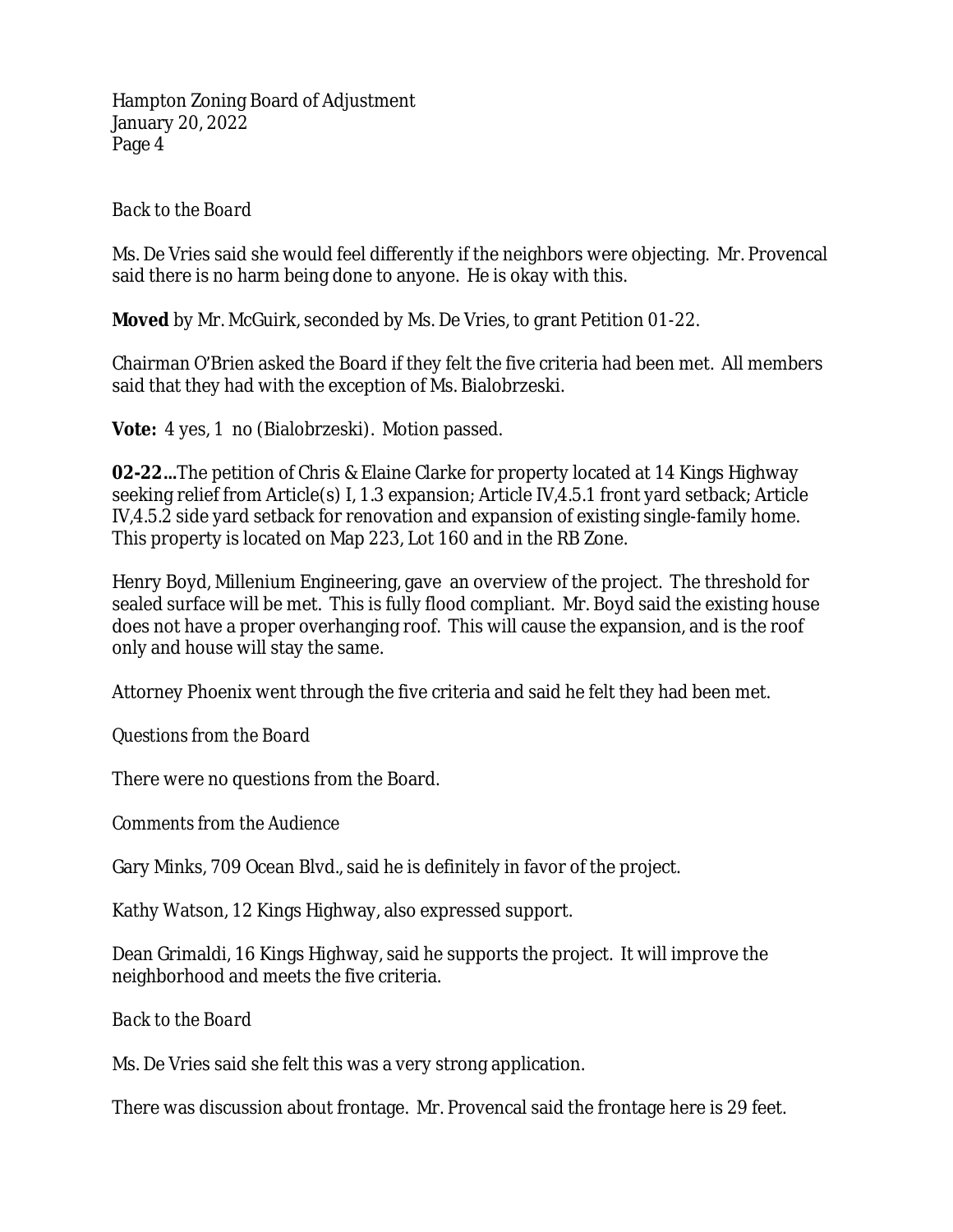**Moved** by Mr. Provencal, seconded by Ms. Bialobrzeskid, to grsnt Petition 02-22.

Chairman O'Brien asked the Board if they felt the five criteria had been met. All members agreed that they had.

**Vote:** 5 yes, 0 no. Motion passed unanimously.

**03-22…**The petition of Riviera Condominiums LLC for property located at 431 and 435 Ocean Blvd. seeking relief from Article IV 4.4 footnote 27 for the installation of aesthetic fencing along the entire circumference of the roof (widows walk) 2 to 2.5 feet in height. This property is located on Map 266, Lots 27 / 47 and in the BS Zone.

Robert Pace, Applicant, said they have a problem in that Boise has said you cannot put roof trusses on the building because of wind. Mr. Pace said they still want to ask for relief but he cannot put up a fence. A structural engineer was called in to look at it and he said there is too much wind and you cannot put anything there.

# *Questions from the Board*

Ms. Bialobrzeski asked if the structures are taller than what the original variance was for. Mr. Pace said no. Ms. Bialobrzeski asked if what is needed is forgiveness for the height of the mechanicals. Mr. Pace said yes. Ms. Bialobrzeski said she felt what is needed is an Equitable Waiver. Mr. Provencal disagreed.

Mr. McGuirk said this problem should have been caught long before it got to this point. The trusses should have been lower and the ridges higher.

Mr. Provencal said he believed there was something that could be done to disguise the mechanicals. He said he thought the engineer could come up with something.

Ms. De Vries said she would like more evidence there is truly a hardship. She said she would like to hear from the engineers about what could be done.

Mr. McGuirk suggested calling Goodwin. There is a way to do this.

Mr. Pace asked if they could continue.

**Moved** by Chairman O'Brien, seconded by Mr. Provencal, to continue Petition 03-22 next month at which time it will be first on the Agenda.

**04-22…**The petition of Gary & Gail MacGuire for property located at 132 Kings Highway (Units 1 & 2) seeking relief from Article(s) Section 1.3 Expansion of non-conforming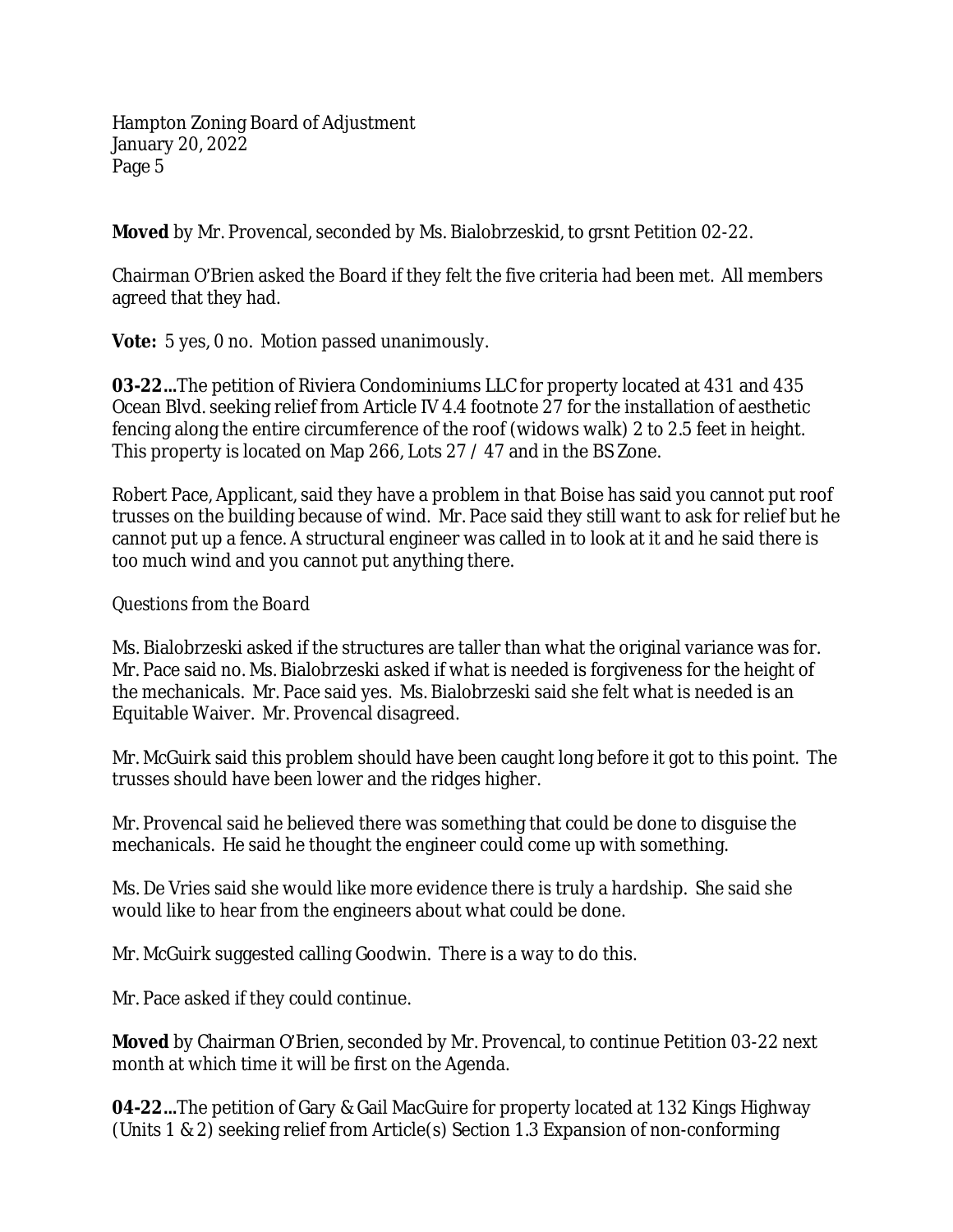structure and Sections 2.3.7 C4 and 4.9 Reduction of 12' Dwelling Structure Setback from WCD to permit an addition to an existing structure which is located within the Wetland Conservation District (WCD) and 12' Dwelling Setback. The existing building and decks currently encroach both the WCD and the 12' Dwelling Setback in their current condition. The full buffer area is currently developed and maintained as lawn. The applicants are proposing to replace the existing decks with a building addition and add a 5' deck to provide access to the existing yard. The 1.58-acre property has one existing duplex dwelling with supporting infrastructure. This property is on Map 183, Lot 080/A and in the RB Zone.

Doug MacGuire representing Gary and Gail MacGuire came forward. He said they came before the Board last year for an encroachment of the side setback. We were granted the variance. The next step was obtaining a Wetlands Permit. That process was started. Somewhere along the line it was conveyed that two additional variances were needed. The main goal is to enclose the sunroom and add a slider for access to the lawn in the back yard. Drainage improvements were also planned. Mr. McGuire went through the five criteria and said he felt they had been met.

### *Questions from the Board*

Ms. Bialobrzeski said the ordinance says there is a rule on encroaching further into the buffer. Mr. MacGuire said he hoped this Board would look to this application the same way as other similar applications. Ms. Bialobrzeski said the ordinance has already been changed and posted. Mr. MacGuire said the variance had been obtained and movement forward with the Wetlands Permit were both in play before the ordinance was changed.

Chairman O'Brien said his problem was going further into the buffer. Ms. De Vries said she agreed. Mr. MacGuire said that because they were converting to livable space and making drainage improvements.

Ms. De Vries said once you make that encroachment there is no difference in degrees of impact.. This is a very big encroachment into the buffer. She said when you are asking to go into the buffer zone the burden of proof is on you to prove this is a better option and would be healthier for the wetlands than what is there now. Ms. De Vries said evidence needs to be provided from experts that this is not bad for the wetlands.

Mr. MacGuire said he would be happy to provide a differential on this. He would also have a wetlands scientist weigh in. He said he feels this application is being unfairly burdened.

Chairman O'Brien asked if they would like to continue. Mr. MacGuire said yes.

**Moved** by Mr. Provencal, seconded by Ms. De Vries, to continue Petition 04-22 to next month at which time it will be second on the Agenda.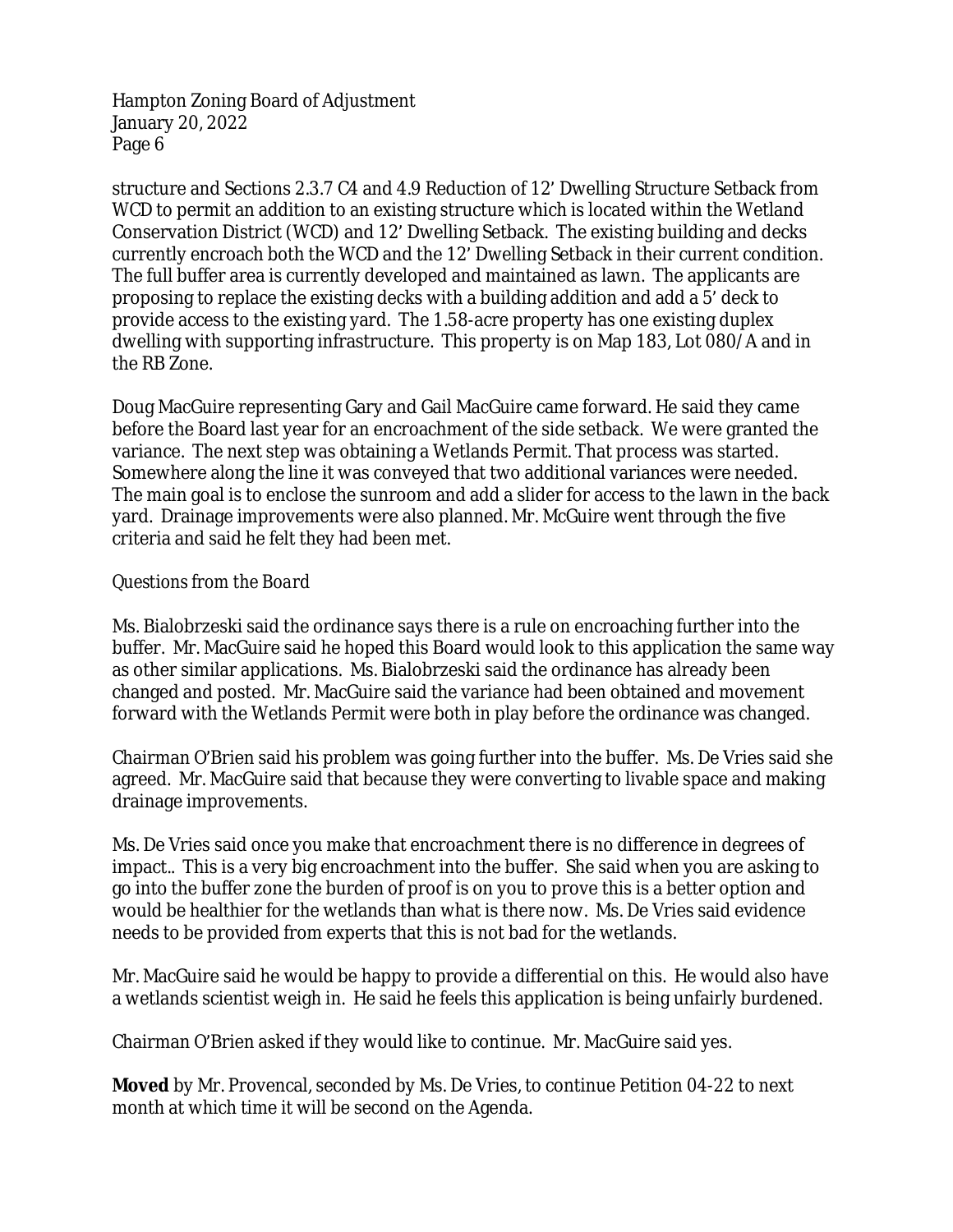**Vote:** 4 yes, 0 no, 1 abstention (Bialobrzeski). Motion passed.

**05-22…**The petition of AF Hospitality, LLC for property located at 46 Ashworth Avenue seeking relief from Article(s) 6.3.2. The Applicant requests a modification to the variance from Section 6.3.2 of the Zoning Ordinance, originally granted to it in December 2020 in Case 57-20 to permit a slightly revised 27 space parking configuration and the removal of the condition that the driveway serving the property be 22 feet wide. This property is on Map 287, Lot 4 and in the BS 1 Zone.

Attorney Justin Pasay, Henry Boyd, Millenium Engineering, Jeff Murphy came forward. Attorney Pasay said there were three plans in the package, the original, the As Built and the proposed. In 2020 relief was granted to put a pool in and to reduce parking. This caused a reduction to 41 rooms and 27 parking places. During the construction process, and in collaboration with all parties, it was determined that an egress from the second floor was required. This was done and inspections concluded. This took up two parking spaces. What is now proposed is in accordance with the fire codes. Also the width of the driveway strip did not go for the entire length of the driveway. Attorney Pasay went through the five criteria and said he felt they had been met.

### *Questions from the Board\*

Ms. Bialobrzeski said this Board gave a variance for 27 parking spaces so they should be somewhere on this property. Why can't you put these spaces further back. Ms. Bialobrzeski said she was concerned about safety.

Mr. Provencal said they are required to show parking spaces but are not required to use them.

Ms. De Vries said she actually found the legal argument that a variance is not needed to be compelling. However, whether it was 27 or 25 spaces it is still an improvement. I would be able to accept 25 spaces. Mr. Provencal said that there are new building codes, etc. Chairman O'Brien said he would like to hear from a fire safety professional.

Chairman O'Brien asked about the fire safety regulations for some condos being constructed. Jeff Murphy said each project stands alone. Everything has to work for this building. Ms. Bialobrzeski said she has always heard 20 feet from the Fire Department.

**Moved** by Mr. Provencal, seconded by Ms. De Vries, to grant Petition 05-22.

Chairman O'Brien asked the Board if they felt the five criteria had been met. All members agreed that they had with the exception of Ms. Bialobrzeski.